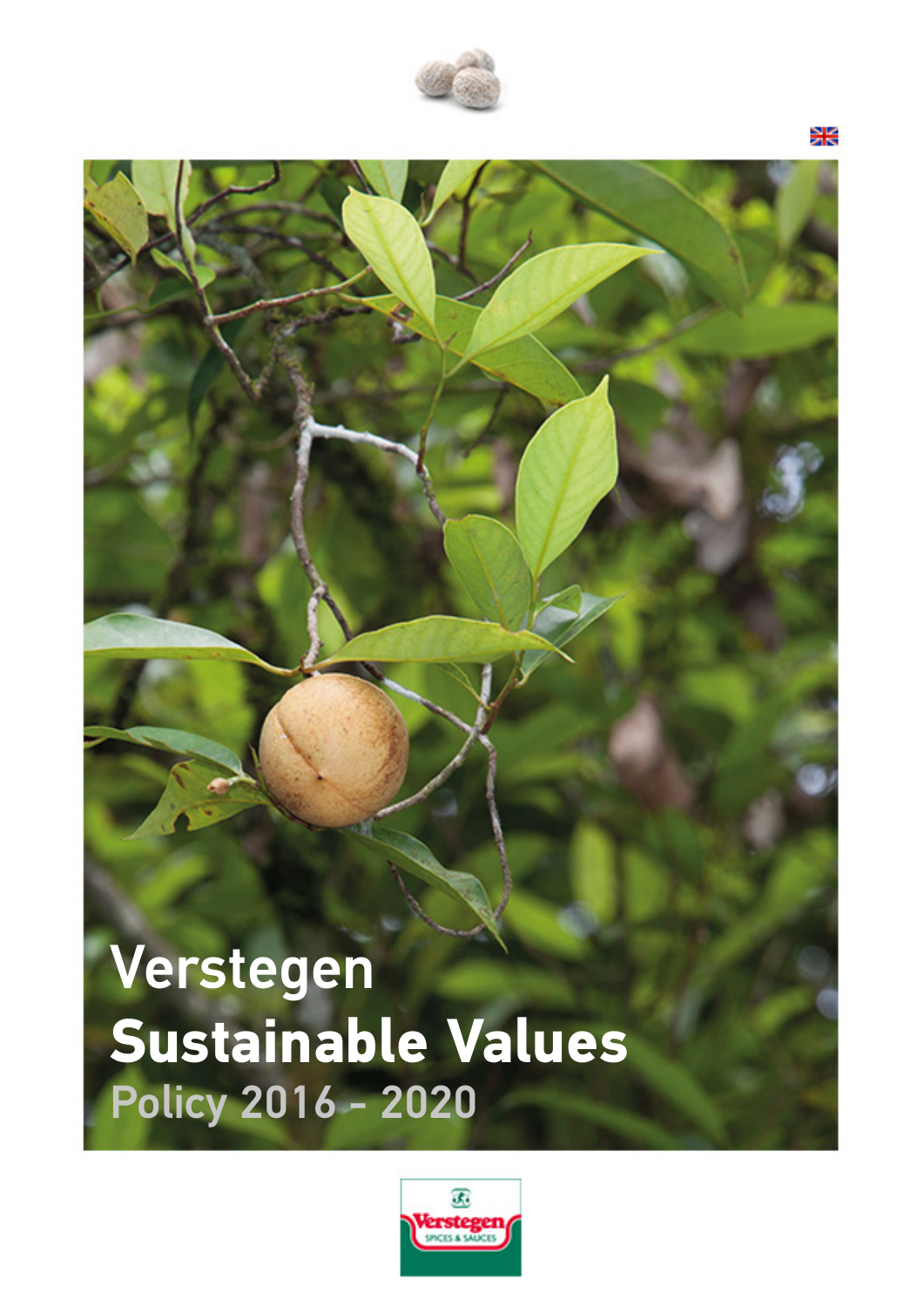

#### **Mission Statement**

"Keeping our commercial objectives of continuity and yield in mind, we intend to respond to the changing demands of the food market with a range of products that will effectively meet the needs of all target groups. We will achieve this by developing products and services that endeavour to optimise the preparation and presentation of food and food ingredients in terms of ease of processing, aroma, colour and flavour while also making the experience as enjoyable as possible. Verstegen Spices & Sauces B.V. is dedicated to the control and improvement of the safety and quality of its products; the reduction or elimination of detriment to the environment; and the highest possible degree of responsiveness to market demand. In addition, Verstegen is continually working on projects relating to the goals of Corporate Social Responsibility (CSR). Satisfied customers and high, consistent product quality are key in this regard."

### Corporate policy

"Verstegen enjoys a solid positive reputation and strong name recognition, especially in the Netherlands, Belgium and England. From this position in northwestern Europe, we intend to increase our market share in the remaining European countries. At the same time, we will maintain and expand the current market. Verstegen wants to be the popular frame of reference with regard to the following subjects: Quality, Innovation, Service, Food Safety, the Environment and Corporate Social Responsibility."

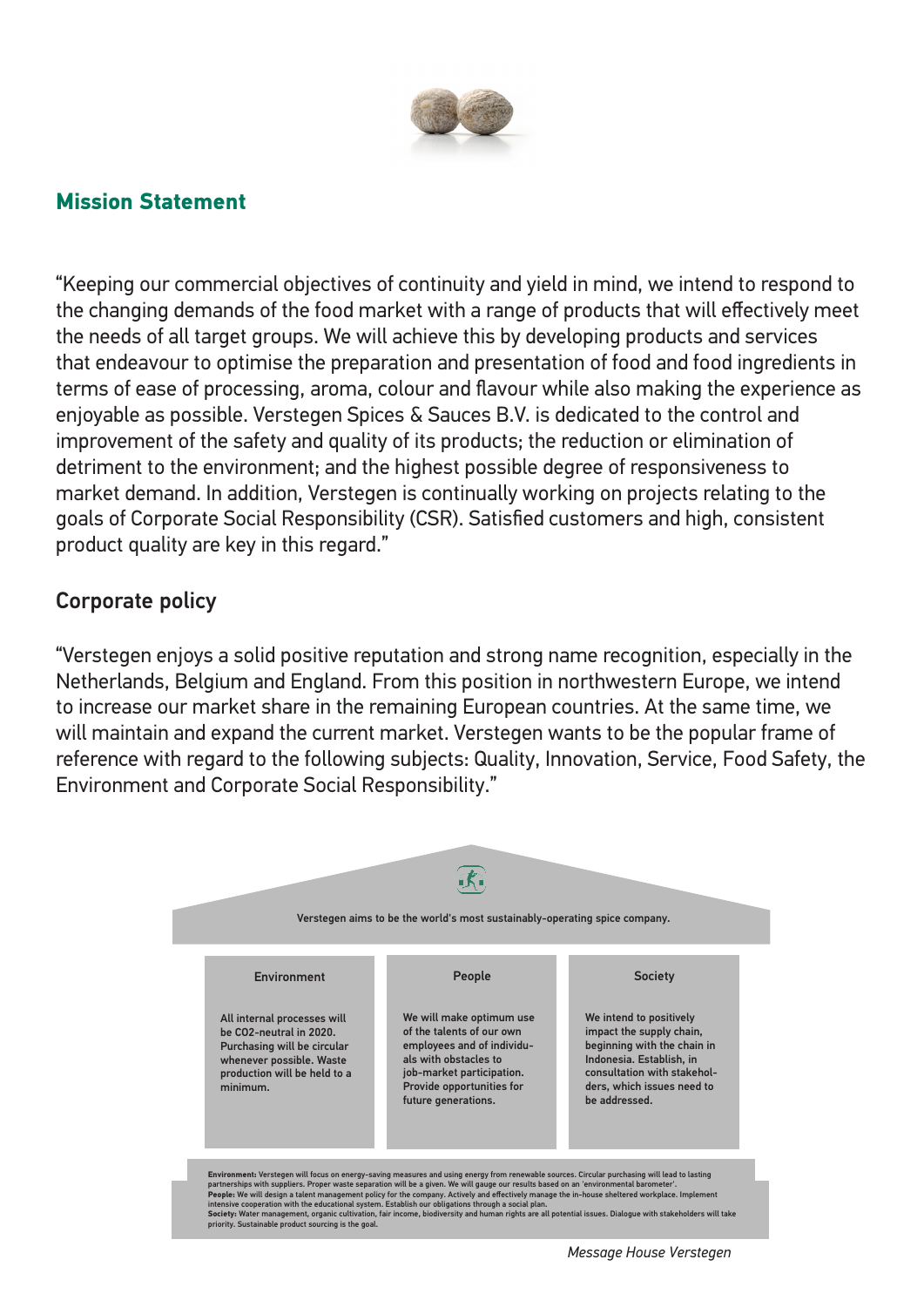

## **Environment**

For years, Verstegen has been actively contributing to preserving the environment based on a deep respect for the natural world around us. To that end, all manner of obvious and less readily apparent measures have been integrated into the organisation itself and established in environmental annual reports as well. Our goal is to ensure that all internal processes are CO2-neutral in 2020. We are relying on the Stichting Stimular 'environmental barometer' to monitor our progress in this area. The barometer includes a CO2 measuring tool.

Implementing the necessary reduction measures will naturally be an ongoing process. The possibilities for renewable energy will be identified and evaluated and the most appropriate solutions will be applied. In addition, purchasing will be done in a circular fashion whenever possible; cooperation with our suppliers will be crucial to these efforts. We will also draft an ambitious policy for waste management.

Objectives and intended actions for 2016:

- Complete the environmental conservation plan (energy audit);
- Wrap up the 2015 environmental barometer evaluation;
- Draft a plan for achieving CO2-neutrality;
- Successfully realise at least one new circular project;
- Formulate a waste management policy;
- Improve the rate of properly separated waste by 10%;
- Reduce paper consumption by 10%;
- Establish a project plan for renewable energy;
- Optimise the water purification installation.



*Rosemary*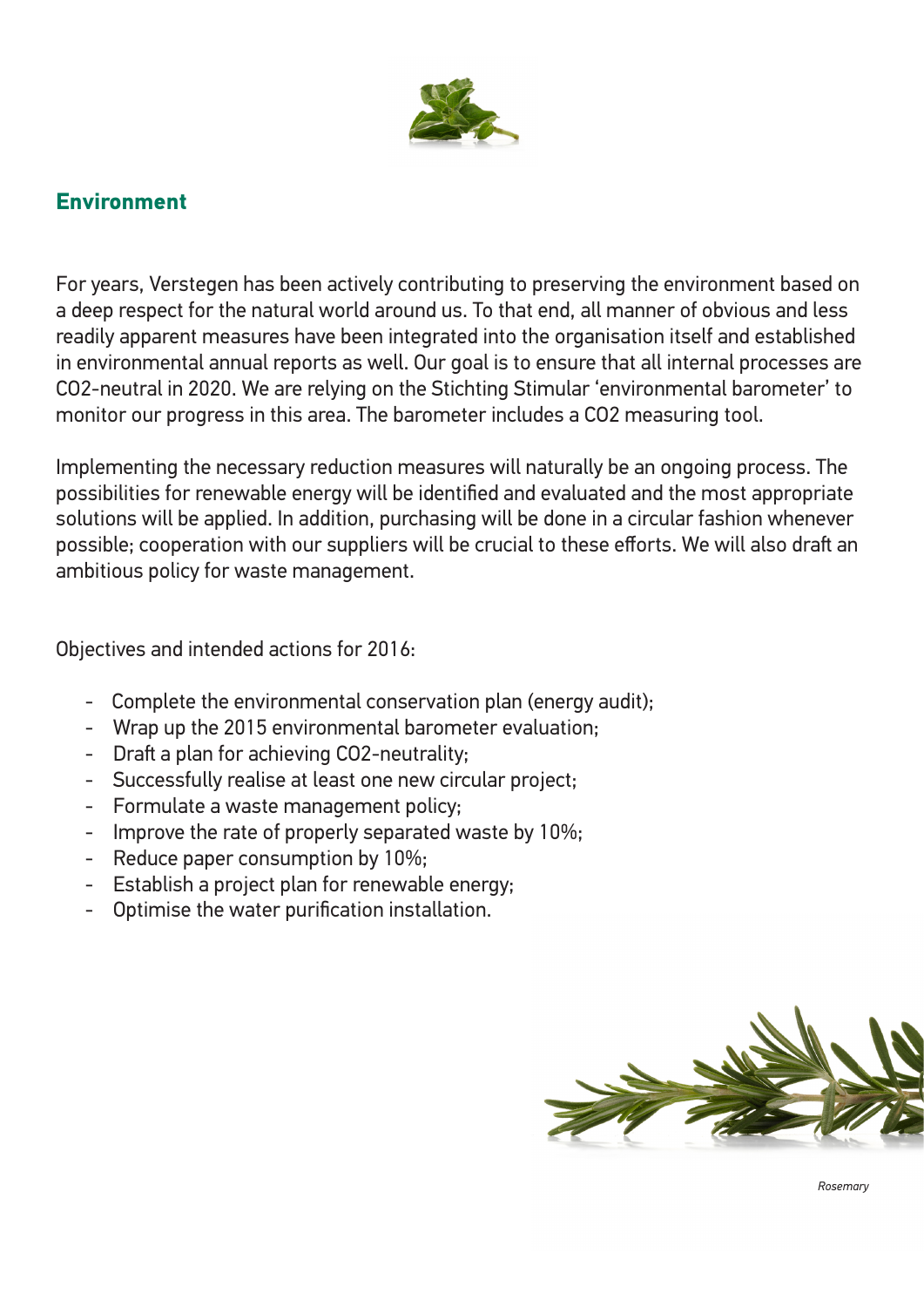

# **People**

Verstegen endeavours to make optimal use of the talents of its employees. To this end, a talent management policy will be created in the years ahead. This policy will focus primarily on education and its objective will be promoting employee involvement. Verstegen currently collaborates with businesses operating sheltered workplaces. Through this cooperation, Verstegen fulfils its obligations with regard to operating as an inclusive enterprise. Further expansion of this very special collaboration is a possible future option. Education is crucial to the continued survival and success of any business. This naturally applies to its own employees, but can also enhance a company's ability to recruit suitable personnel, with the right skills and expertise, in the future. That is why Verstegen has adopted a policy on education that stipulates—among other things—our ongoing cooperation with various forms of education. The role Verstegen might have in designing its own educational objectives will also be a subject of attention.

Objectives and intended actions for 2016:

- Establish an HR policy plan;
- Formulate a plan for education and training;
- Roll-out of new policy with regard to performance reviews;
- Draft an inventory of possibilities for talent management;
- Invest in the health of our employees (cycle-to-work scheme, PMO, nutritional advice);
- Establish a CSR-awareness plan for our employees.



*Chervil*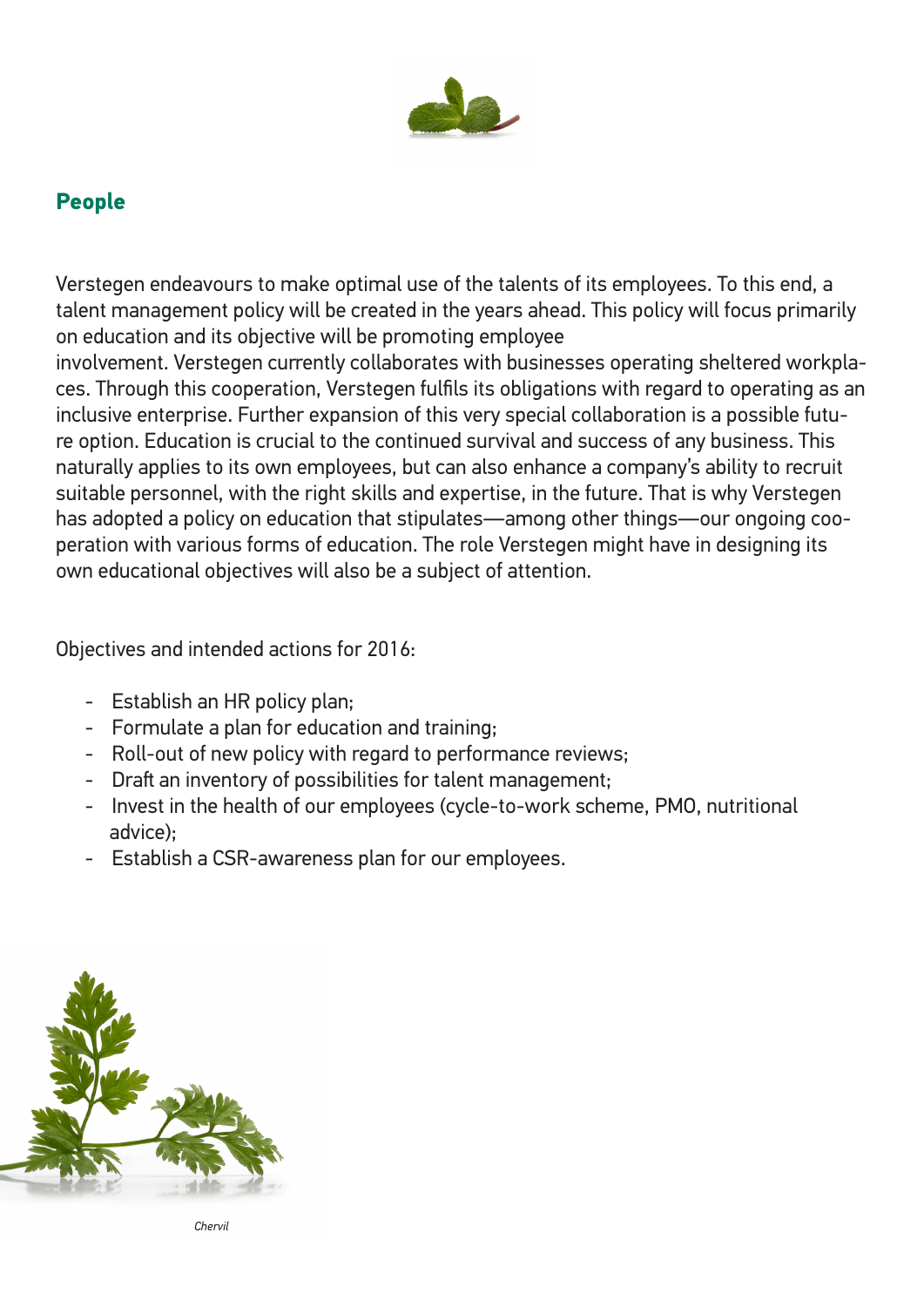

### **Society**

Verstegen is extremely aware of its own role within the supply chain, as well as the responsibilities that accompany this role. As a result, Verstegen intends to realise a positive impact on its supply chain. Spices and herbs originate from all over the world and the relevant sustainability issues differ from country to country and from product to product. Verstegen has elected to initially focus its attention on Indonesia; other countries will potentially be addressed further down the line. Which spices are to be addressed will be determined in consultation with stakeholders. The sustainability themes in question may relate to either the environment (water management, biodiversity, organic cultivation) or to social issues (fair income, human rights).

Objectives and intended actions for 2016:

- Design a product adulteration statement;
- Make adjustments to Self-Audit Questionnaires;
- Formulate VSV Standard;
- Evaluate application of VSV Standard at two businesses in India;
- Import four containers of white pepper from the Bangka sustainability project;
- Increase the number of suppliers with an active sustainability policy in place by 10%.



*4 Seasons pepper*